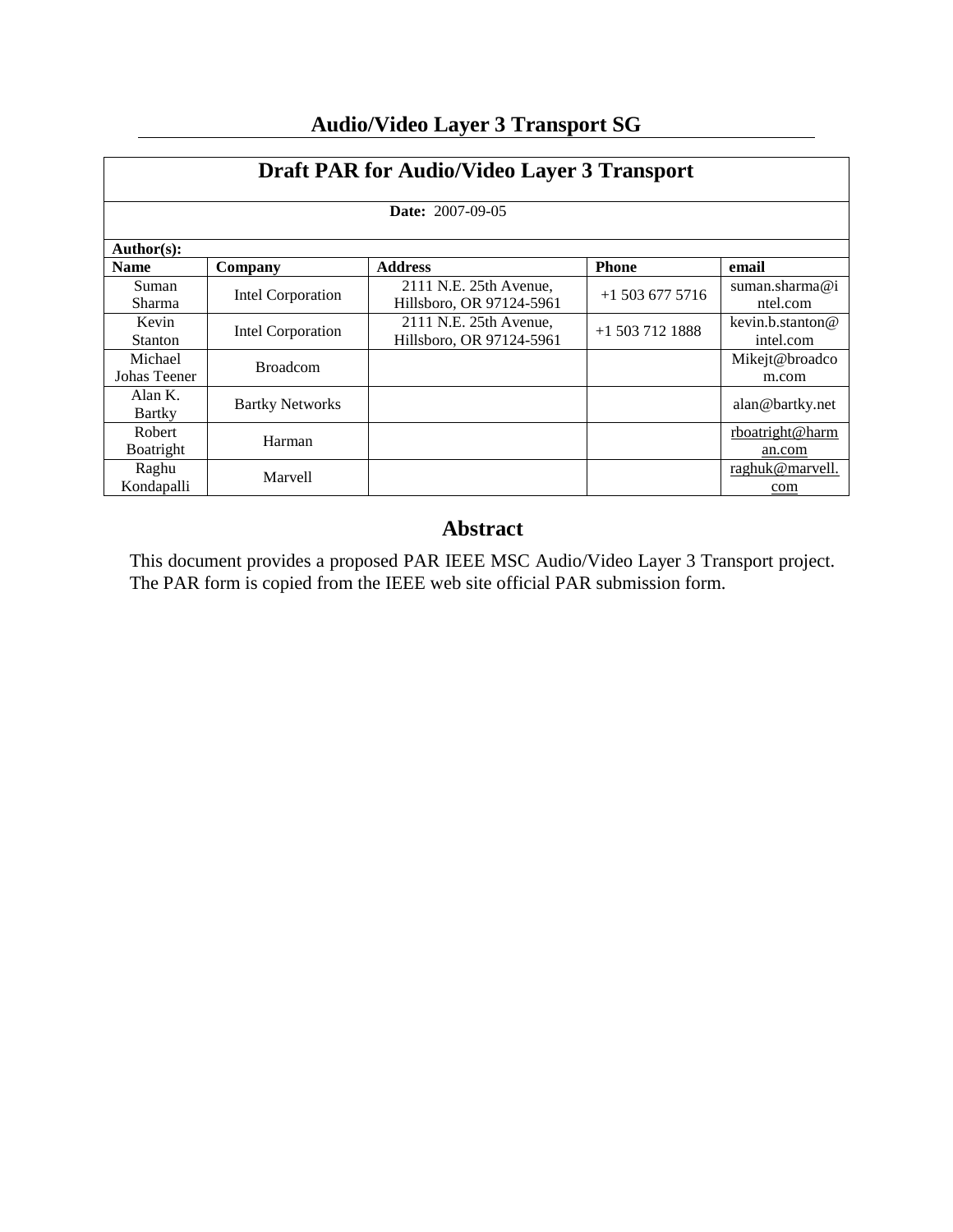**The PAR Copyright Release and [Signature Page](http://standards.ieee.org/guides/par/parsig.rtf) must be submitted by FAX to +1- 732-875-0695 to the [NesCom Administrator.](http://standards.ieee.org/people/staff.html#hampton)**

If you have any questions, please contact the NesCom Administrator.

### **Once you approve and submit the following information, changes may only be made through the NesCom Administrator.**

| Submittal Email: suman.sharma@intel.com                                                                                                | Change Submitter Email |  |  |  |  |
|----------------------------------------------------------------------------------------------------------------------------------------|------------------------|--|--|--|--|
| <b>Type of Project: PAR for a New Standard</b>                                                                                         |                        |  |  |  |  |
| 1.1 Project Number: P                                                                                                                  |                        |  |  |  |  |
| 1.2 Type of Document: Standard for                                                                                                     |                        |  |  |  |  |
| 1.3 Life Cycle: Full                                                                                                                   |                        |  |  |  |  |
| 1.4 Is this project in ballot now? No                                                                                                  |                        |  |  |  |  |
| 1.5 Is the balloting group aware of the PAR modification?                                                                              |                        |  |  |  |  |
| <b>2.1 Title of Standard: Standard for Layer 3 Transport Protocol for Time Sensitive</b><br><b>Applications in Local Area Networks</b> |                        |  |  |  |  |
| Add/Change Working Group<br>3.1 Name of Working Group:<br>Layer 3 Transport for Time<br><b>Sensitive Applications</b>                  |                        |  |  |  |  |
| <b>Contact information for Working Group Chair TBD</b>                                                                                 |                        |  |  |  |  |
| Email:                                                                                                                                 |                        |  |  |  |  |
| Phone:                                                                                                                                 |                        |  |  |  |  |
| <b>Contact Information for Working Group Vice Chair TBD</b>                                                                            |                        |  |  |  |  |
|                                                                                                                                        |                        |  |  |  |  |
| Email:                                                                                                                                 |                        |  |  |  |  |
| Phone:                                                                                                                                 |                        |  |  |  |  |
| 3.2 Sponsoring Society and Committee: IEEE Computer Society/Microprocessors<br>and Microcomputers (C/MSC)                              |                        |  |  |  |  |
| <b>Contact information for Sponsor Chair:</b>                                                                                          |                        |  |  |  |  |
| <b>Bob Davis</b>                                                                                                                       |                        |  |  |  |  |
| Email: bob@scsi.com<br>Phone: 408-857-1273                                                                                             |                        |  |  |  |  |
| <b>Contact information for Standards Representative:</b>                                                                               |                        |  |  |  |  |
|                                                                                                                                        |                        |  |  |  |  |
| Email:                                                                                                                                 |                        |  |  |  |  |
| Phone:                                                                                                                                 |                        |  |  |  |  |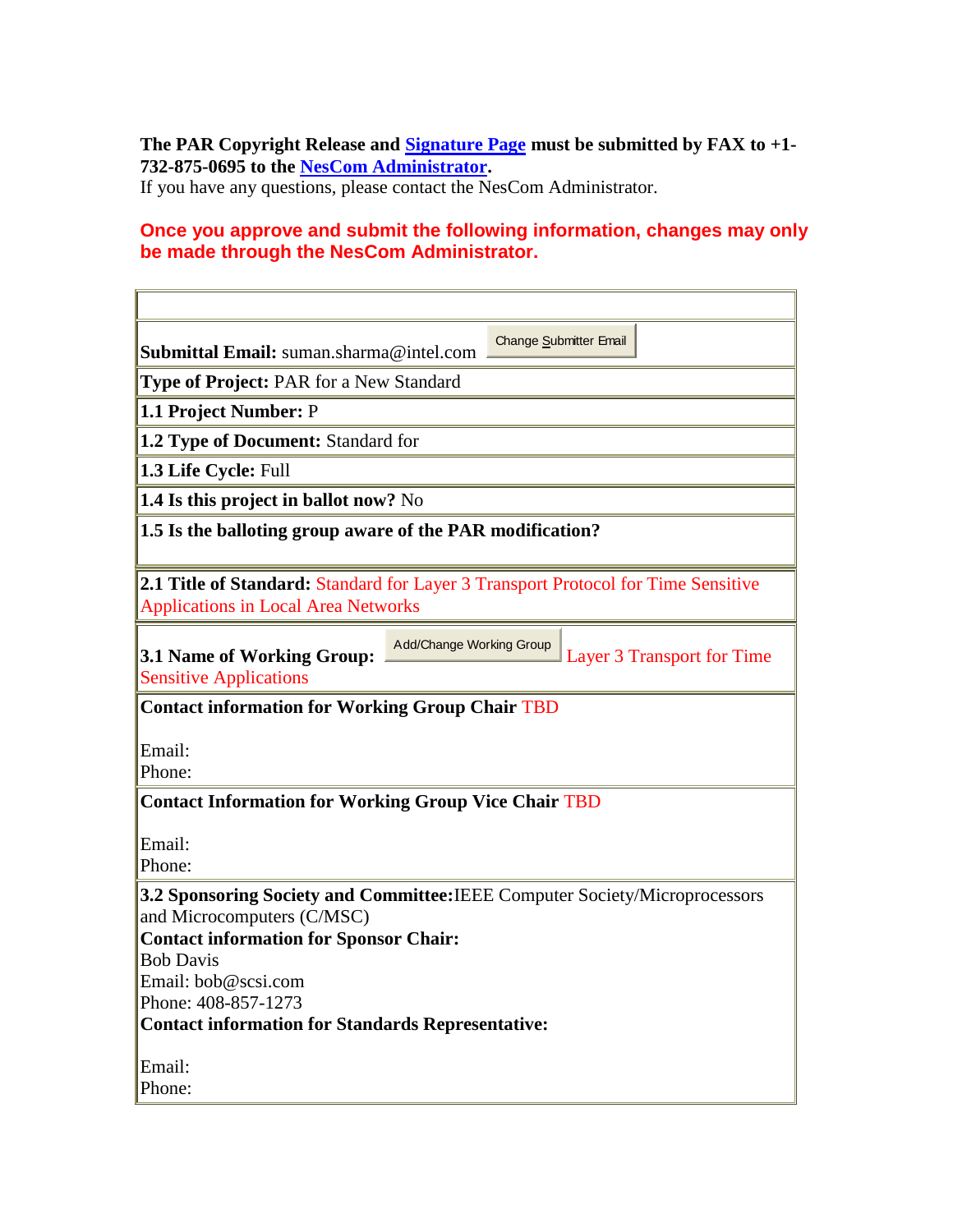**3.3 Joint Sponsor:**/ () **Contact information for Sponsor Chair:**

Email:

Phone:

**Contact information for Standards Representative:**

Email:

Phone:

**4.1 Type of Ballot:** Individual

**4.2 Expected Date of Submission for Initial Sponsor Ballot:** 2008-12

**4.3 Projected Completion Date for Submittal to RevCom:** 2009-06

**5.1 Approximate number of people expected to work on this project:** 30

**5.2 Scope of Proposed Standard:**

This standard specifies the protocol, data encapsulations, connection management and presentation time procedures used to ensure interoperability between audio and video based end stations that use standard networking services provided by all IEEE 802 networks meeting QoS requirements for time-sensitive applications by leveraging the Real-time Transport Protocol (RTP) family of protocols and IEEE 802.1 Audio/Video Bridging (AVB) protocols.

#### **5.3 Is the completion of this standard is dependent upon the completion of another standard:** Yes

#### **If yes, please explain:**

This standard will rely upon:

- IEEE standard for Local and Metropolitan Area Networks: Timing and Synchronization for Time-Sensitive Applications in Bridged Local Area Networks (P802.1AS)
- IEEE standard for Local and Metropolitan Area Networks: Virtual Bridged Local Area Networks - Amendment 9: Stream Reservation Protocol (SRP) (P802.1Qat)
- IEEE standard for Local and Metropolitan Area Networks: Virtual Bridged Local Area Networks - Amendment 11: Forwarding and Queuing for Time-Sensitive Streams (P802.1Qav)

### **5.4 Purpose of Proposed Standard:**

This standard will facilitate interoperability between stations that stream timesensitive audio and/or video across bridged and routed LANs providing time synchronization and latency/bandwidth services by defining the packet format and stream setup, control, synchronization and teardown protocols by leveraging Real-time Transport Protocol (RTP) family of protocols and IEEE 802.1 AVB protocols.

#### **5.5 Need for the Project:**

Increasingly, entertainment media is digitally transported. Streaming audio/video and interactive applications over bridged and routed LANs need to have comparable real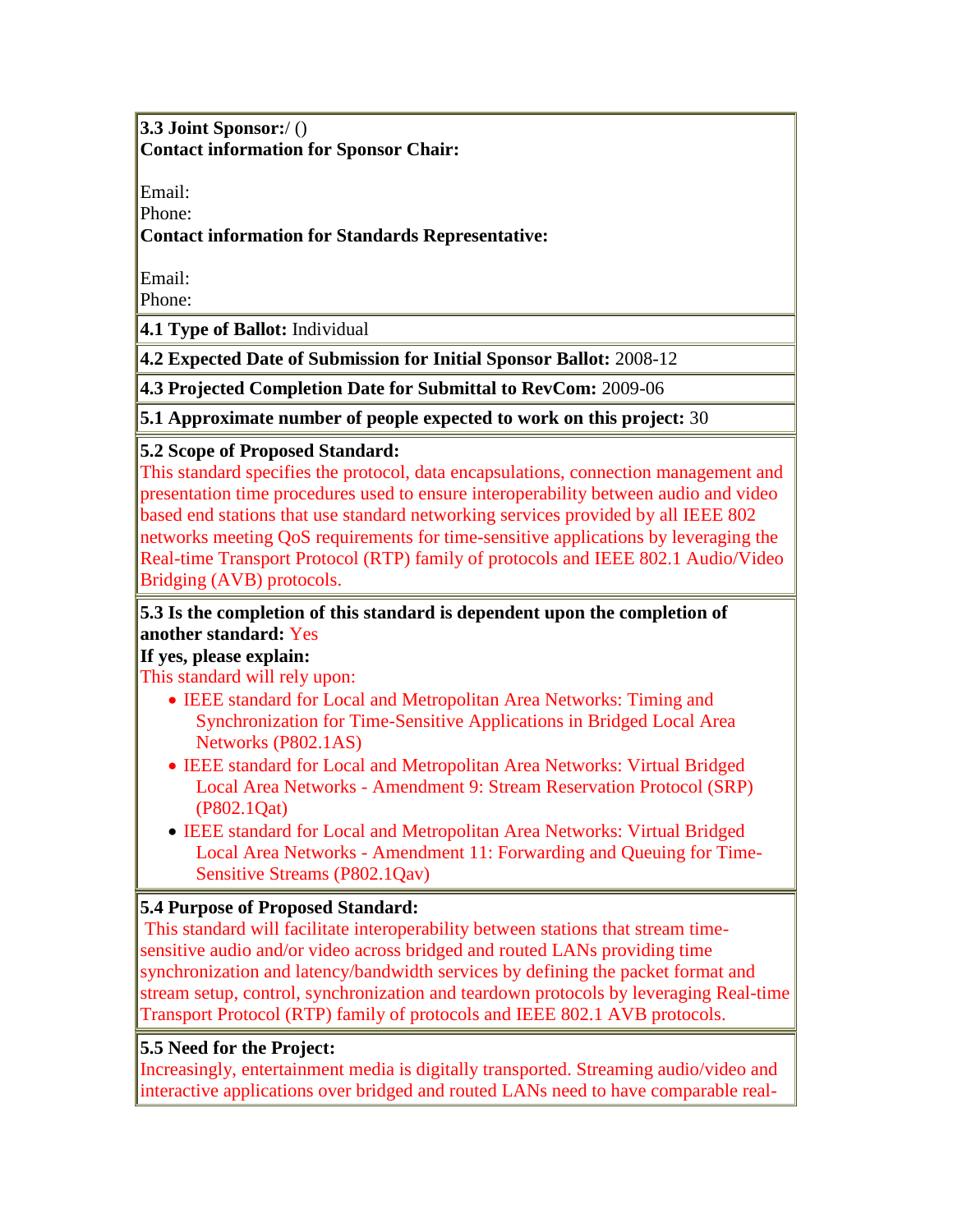time performance with legacy analog distribution. There is significant end-user and vendor interest in defining a simple yet common method for handling real-time audio/video suitable for consumer electronics, professional A/V applications, etc. RTP is one of the most common protocols used to stream real-time media over network, but it lacks various time sensitive and QoS features. IEEE 802.1AVB TG is extending the LAN to provide these services for time sensitive applications. This standard will allow 802.1 QoS services to be used by RTP.

**5.6 Stakeholders for the Standard:** 

#### **Intellectual Property**

**6.1.a.** Has the IEEE-SA policy on intellectual property been presented to those responsible for preparing/submitting this PAR prior to the PAR submittal to the IEEE-SA Standards Board? Yes

If yes, state date: 2007-08-27

If no, please explain:

**6.1.b.** Is the Sponsor aware of any copyright permissions needed for this project? No If yes, please explain:

**6.1.c.** Is the Sponsor aware of possible registration activity related to this project? Yes If yes, please explain: There is a possibility of needing to define and/or utilize a distinct ether-type, stream, or other packet/properties identifier.

**7.1 Are there other standards or projects with a similar scope?** No

If yes, please explain:

**and answer the following:** Sponsor Organization:

Project/Standard Number:

Project/Standard Date: 0000-00-00

Project/Standard Title:

**7.2 Future Adoptions**

**Is there potential for this standard (in part or in whole) to be adopted by another national, regional, or international organization?** No

If Yes, the following questions must be answered:

Technical Committee Name and Number:

**Other Organization Contact Information:** 

**Contact person:**

**Contact Email address:**

**7.3 Will this project result in any health, safety, security, or environmental guidance that affects or applies to human health or safety?** No If yes, please explain:

**7.4 Additional Explanatory Notes: (Item Number and Explanation)** 802.1 AVB term in 5.2 refers to following three specifications,

- IEEE standard for Local and Metropolitan Area Networks: Timing and Synchronization for Time-Sensitive Applications in Bridged Local Area Networks (P802.1AS)
- IEEE standard for Local and Metropolitan Area Networks: Virtual Bridged Local Area Networks - Amendment 9: Stream Reservation Protocol (SRP) (P802.1Qat)